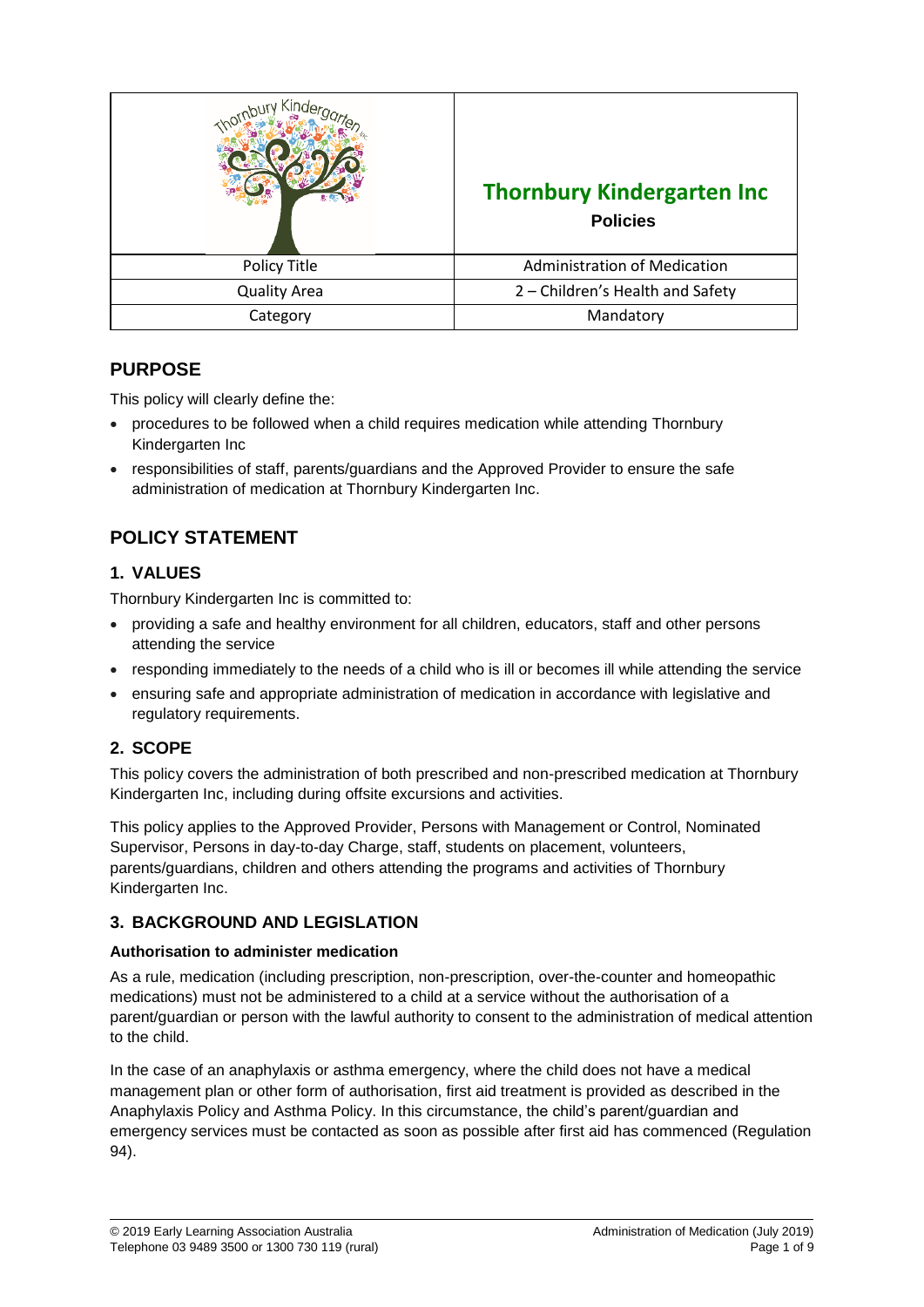In the case of all other emergencies, it is acceptable to obtain verbal consent from a parent/guardian, or to obtain consent from a registered medical practitioner or medical emergency services if the child's parent/guardian cannot be contacted.

#### **Administration of medication**

The Approved Provider must ensure that when staff administer medication, they must follow the guidelines of this policy and the procedures outlined in Attachment 1 – Procedures for the safe administration of medication.

A medication record<sup>1</sup> must be completed with the following information:

- a) the name of the child
- b) the authorisation to administer medication (including self-administration, if applicable) signed by a parent/guardian or a person named in the child's enrolment record as authorised to consent to administration of medication
- c) the name of the medication to be administered
- d) the time and date the medication was last administered
- e) the time and date or the circumstances under which the medication should be next administered
- f) the dosage of the medication to be administered
- g) the manner in which the medication is to be administered
- h) if the medication is administered to the child:
	- i) the dosage that was administered
	- ii) the manner in which the medication was administered
	- iii) the time and date the medication was administered
	- iv) the name and signature of the person who administered the medication
	- v) the name and signature of the person who checked the dosage, if another person is required under Regulation 95 to check the dosage and administration of the medication.

Services which provide education and care to a child over preschool age (as defined in the *Education and Care Services National Regulations 2011*) may allow a child over preschool age to self-administer medication. Where a service chooses to allow self-administration of medication, the Approved Provider must consider the risks associated with this practice and their duty of care, and develop appropriate guidelines to clearly specify the circumstances under which such permission would be granted and the procedures to be followed by staff at the service.

#### **Legislation and standards**

Relevant legislation and standards include but are not limited to:

- *Education and Care Services National Law Act 2010*
- *Education and Care Services National Regulations 2011*
- *Health Records Act 2001* (Vic)
- *National Quality Standard*, Quality Area 2: Children's Health and Safety
- *Occupational Health and Safety Act 2004* (Vic)
- *Public Health and Wellbeing Act 2008* (Vic)
- *Public Health and Wellbeing Regulations 2009* (Vic)
- *Therapeutic Goods Act 1989* (Cth)

 $\overline{\phantom{a}}$ 

<sup>&</sup>lt;sup>1</sup> A template of a medication record can be downloaded from: [www.acecqa.gov.au](http://www.acecqa.gov.au/)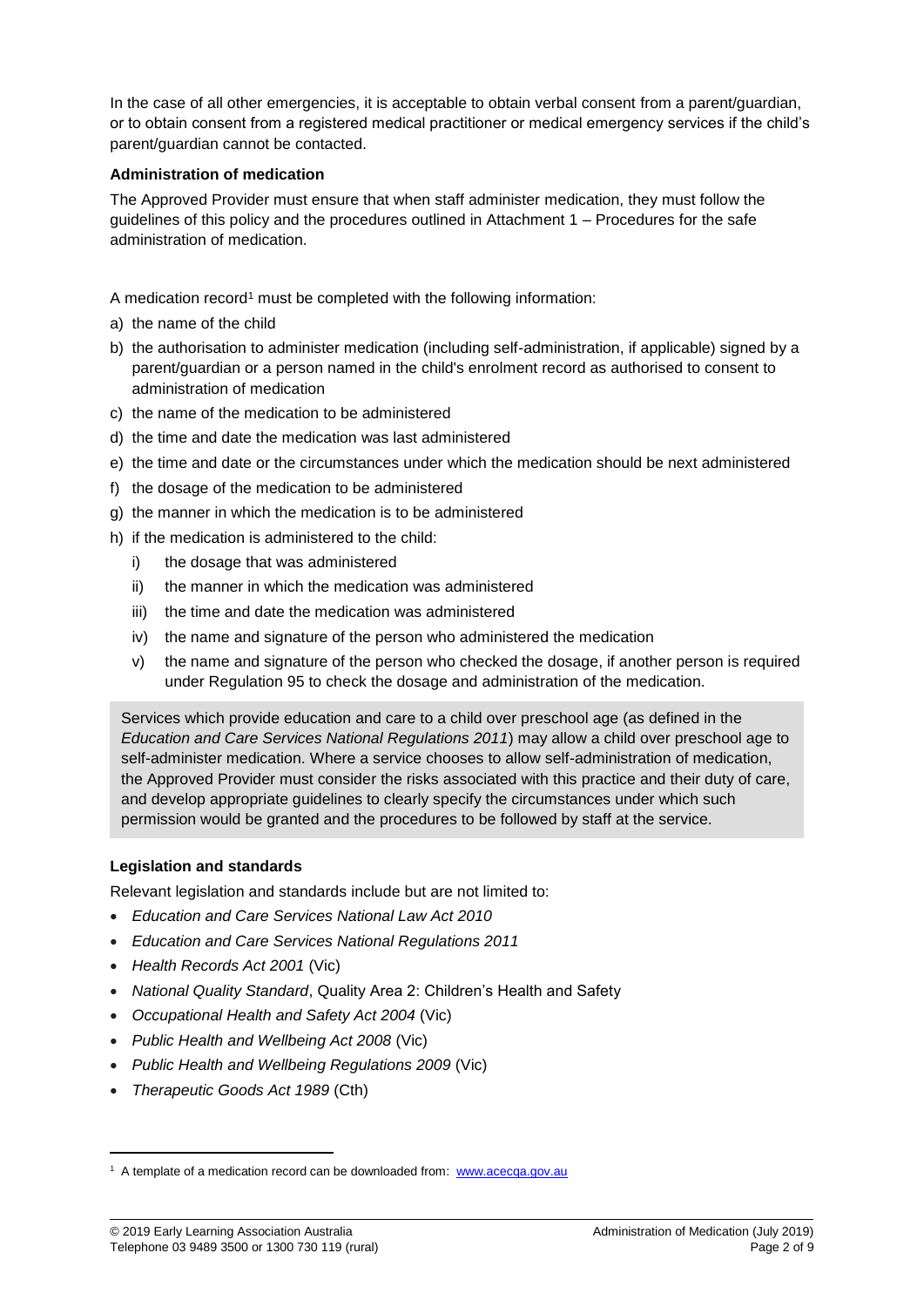### **4. DEFINITIONS**

For commonly used terms e.g. Approved Provider, Nominated Supervisor, Regulatory Authority etc. refer to the General Definitions section of this PolicyWorks manual provided in each foyer.

**Approved first aid qualification:** The list of approved first aid qualifications, anaphylaxis management and emergency asthma management training is published on the ACECQA website: [www.acecqa.gov.au](http://www.acecqa.gov.au/)

**Illness:** Any sickness and/or associated symptoms that affect the child's normal participation in the activities or program at the service.

**Infectious disease:** A disease that can be spread, for example, by air, water or interpersonal contact. An infectious disease is designated under Victorian Law or by a health authority (however described) as a disease that would require the infected person to be excluded from an education and care service.

**Injury:** Any harm or damage to a person.

**Medication:** Prescribed and non-prescribed medication as defined below.

**Non-prescribed medication:** Over-the-counter medication including vitamins and cultural herbs or homeopathic medications that may have been recommended by an alternative health care professional such as a naturopath.

**Prescribed medication:** Medicine, as defined in the *Therapeutic Goods Act 1989* (Cth), that is:

- authorised by a health care professional
- dispensed by a health care professional with a printed label that includes the name of the child being prescribed the medication, the medication dosage and expiry date.

**Medication record:** Contains details for each child to whom medication is to be administered by the service. This includes the child's name, signed authorisation to administer medication and a record of the medication administered, including time, date, dosage, manner of administration, name and signature of person administering the medication and of the person checking the medication, if required (Regulation 92). A sample medication record is available on the ACECQA website.

### **5. SOURCES AND RELATED POLICIES**

#### **Sources**

- VMIA Insurance Guide and FAQs, Community Service Organisations insurance program: [www.vmia.vic.gov.au](http://www.vmia.vic.gov.au/)
- *Guide to the Education and Care Services National Law and the Education and Care Services National Regulations 2011* [www.acecqa.gov.au](http://www.acecqa.gov.au/)
- *Guide to the National Quality Standard* (ACECQA) www.acecqa.gov.au
- Allergy & Anaphylaxis Australia: [www.allergyfacts.org.au](http://www.allergyfacts.org.au/) Asthma Australia: [www.asthmaaustralia.org.au](http://www.asthmaaustralia.org.au/)
- Healthdirect: [www.healthdirect.gov.au](http://www.healthdirect.gov.au/)

#### **Service policies**

- *Administration of First Aid Policy*
- *Anaphylaxis Policy*
- *Asthma Policy*
- *Dealing with Infectious Diseases Policy*
- *Dealing with Medical Conditions Policy*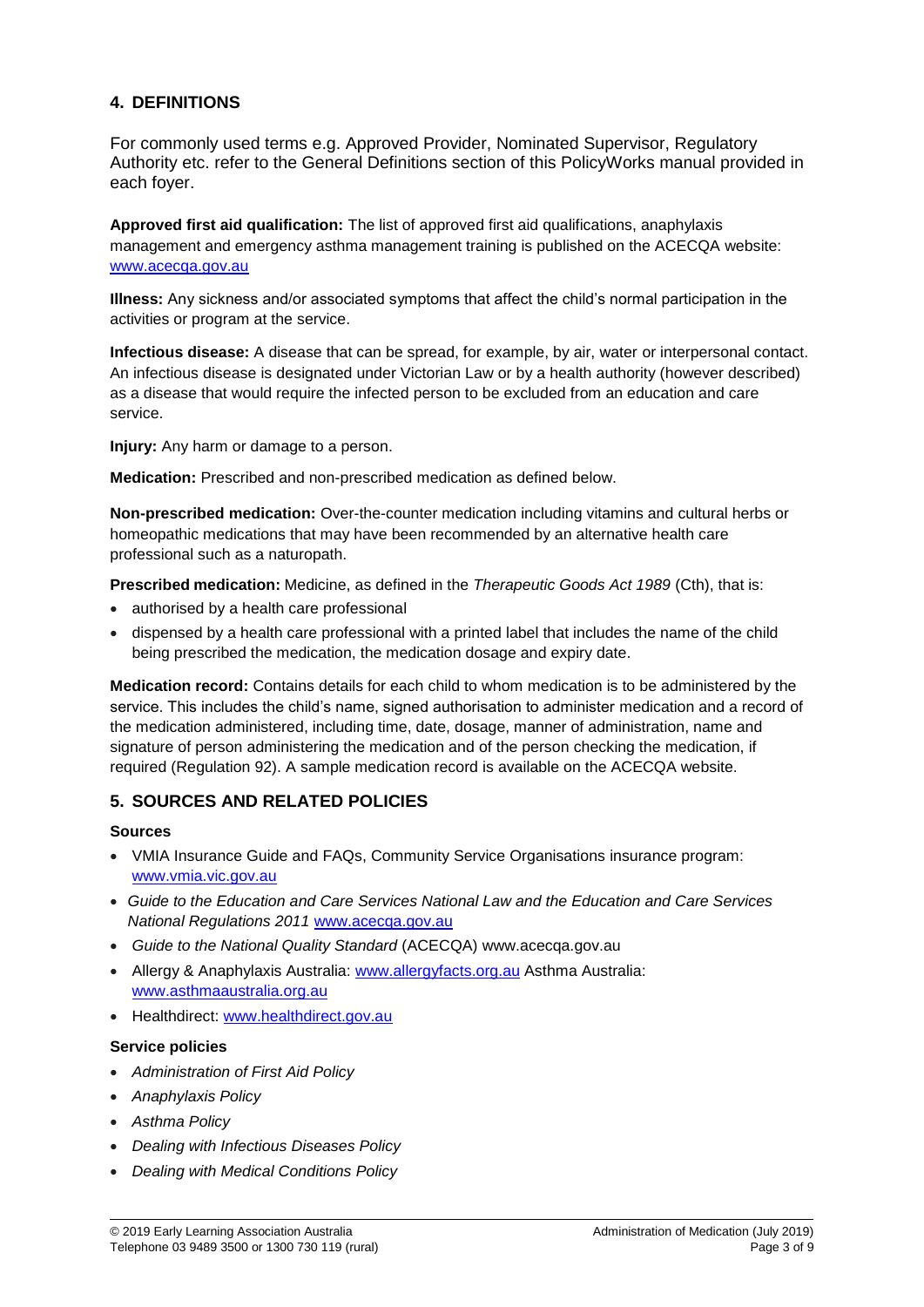- *Enrolment and Orientation Policy*
- *Excursions and Service Events Policy*
- *Incident, Injury, Trauma and Illness Policy*
- *Privacy and Confidentiality Policy*

## **PROCEDURES**

#### **The Approved Provider and Persons with Management or Control are responsible for:**

- ensuring that medication is only administered to a child being educated and cared for by the service when it is authorised, except in the case of an anaphylaxis or asthma emergency (Regulations 93, 94)
- ensuring that the medication is administered in accordance with Attachment 1 Procedures for the safe administration of medication (Regulation 95)
- ensuring that if a child over preschool age at the service is permitted to self-administer medication (Regulation 96), an authorisation for the child to self-administer medication is recorded in the medication record for the child
- ensuring that a medication record that meets the requirements set out in Regulation 92(3) is available at all times for recording the administration of medication to children at the service (Regulation 92). (Refer to the template *Medication Record*: [www.acecqa.gov.au\)](http://www.acecqa.gov.au/)
- ensuring that parents/guardians are given written notice as soon as is practicable if medication has been administered in an emergency and where authorisation has been given verbally (Regulation 93(2))
- ensuring that the parent/guardian of the child and emergency services are notified as soon as is practicable when medication has been administered in an anaphylaxis or asthma emergency (Regulation 94(2))
- ensuring that at least one educator on duty has a current approved first aid qualification, anaphylaxis management training and asthma management training (Regulation 136). (Note: this is a minimum requirement. As a demonstration of duty of care and best practice, ELAA recommends that **all educators** have current approved first aid qualifications and anaphylaxis management training and asthma management training.)
- developing and reviewing procedures for the authorisation and administration of medication required for the treatment or management of long-term conditions (see Attachment 1 – Procedures for the safe administration of medication)
- ensuring that all staff are familiar with the procedures for the administration of medication (see Attachment 1 – Procedures for the safe administration of medication)
- ensuring that medication records are kept and stored securely until the end of 3 years after the last date on which the child was educated and cared for by the service (Regulation 183(2)(d))
	- determining under what circumstances a child over preschool age will be allowed to selfadminister their own medication and ensuring there are appropriate procedures in place for staff to follow in these instances (Regulation 96).

#### **The Nominated Supervisor and Persons in Day-to-Day Charge are responsible for:**

- ensuring that medication is only administered to a child where authorisation has been provided, except in the case of an anaphylaxis or asthma emergency (Regulations 93, 94)
- ensuring that the medication is administered in accordance with Attachment 1 Procedures for the safe administration of medication (Regulation 95)
- ensuring that the parent/guardian of the child and emergency services are notified as soon as is practicable when medication has been administered in an anaphylaxis or asthma emergency (Regulation 94(2))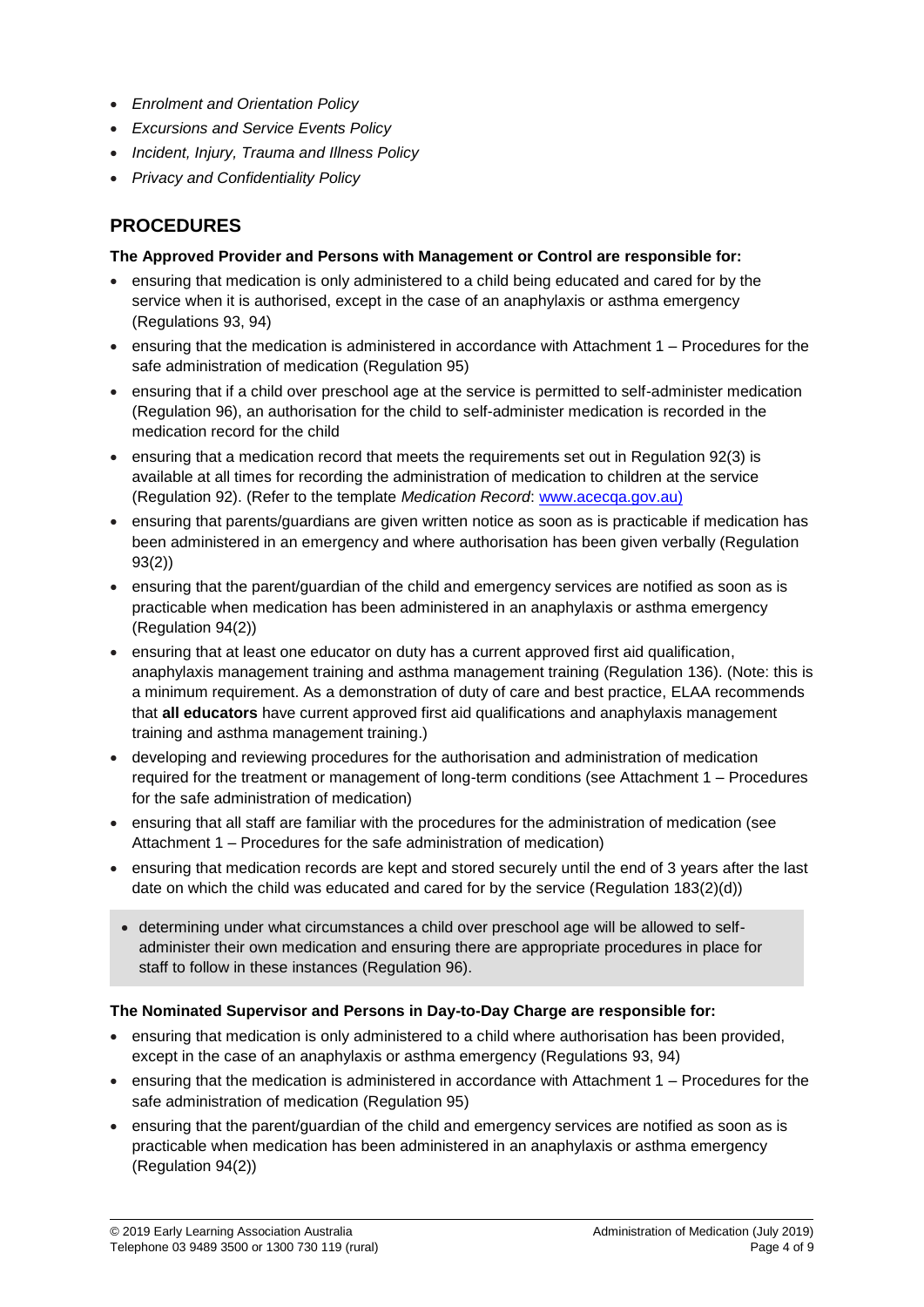- ensuring that medication is not accessible to children and is stored in a childproof container (including in the refrigerator for medications requiring refrigeration)
- being aware of children who require medication for ongoing conditions or in emergencies, and ensuring that the medical management plans are completed and attached to the child's enrolment form (Regulation 162), and displayed for use by those caring for children (being sensitive to privacy requirements)
- documenting situations in which an authorised person has provided verbal authorisation but has refused to confirm the authorisation in writing (these notes are to be kept with the child's enrolment record)
- informing parents/guardians as soon as is practicable if an incident occurs in which the child was administered the incorrect medication or incorrect dose, staff forgot to administer the medication or the medication was administered at the wrong time. Staff must also ensure that any medication that is accidentally dropped is not administered to a child or returned to the original container, and that parents/guardians are informed if an incident of this nature occurs
- informing parents/guardians that non-prescribed medication (with the exception of sunscreen) will only be administered for a maximum of 48 hours, after which a medical management plan from a doctor will be required for its continued use
- informing parents/guardians that paracetamol is not supplied by Thornbury Kindergarten Inc and that the administration of paracetamol will be in line with the administration of all other medication (refer to Attachment 2 – Administration of paracetamol).

#### **All staff are responsible for:**

- ensuring that each child's enrolment form provides details of the name, address and telephone number of any person who is authorised to consent to medical treatment of, or to authorise administration of medication to the child (Regulation 160(3)(iv))
- administering medication in accordance with Regulation 95 and the guidelines set out in Attachment 1 – Procedures for the safe administration of medication
- communicating with parents/guardians about the procedures outlined in this policy and the parent/guardian responsibilities when requesting medication be administered to their child, and making the medication record available for parents/guardians to record information during operational hours
- ensuring that all details in the medication record have been completed by parents/guardians/authorised persons in accordance with Regulation 92(3) prior to administering medication
- obtaining verbal authorisation for the administration of medication from the child's parents/guardians/authorised person (as recorded in the child's enrolment record), or a registered medical practitioner or medical emergency services when an authorised person cannot reasonably be contacted in an emergency (Regulation (93)(5)(b))
- ensuring that two staff members, one of whom must be an educator, are present when verbal permission to administer medication is received, and that details of this verbal authorisation are completed in the medication record
- ensuring that verbal permission is followed up with a written authorisation as soon as is practicable
- ensuring that parents/guardians take all medication home at the end of each session/day.

#### **Parents/guardians are responsible for:**

- ensuring that any medication to be administered is recorded in the medication record kept at the service premises
- providing a current medical management plan when their child requires long-term treatment of a condition that includes medication, or their child has been prescribed medication to be used for a diagnosed condition in an emergency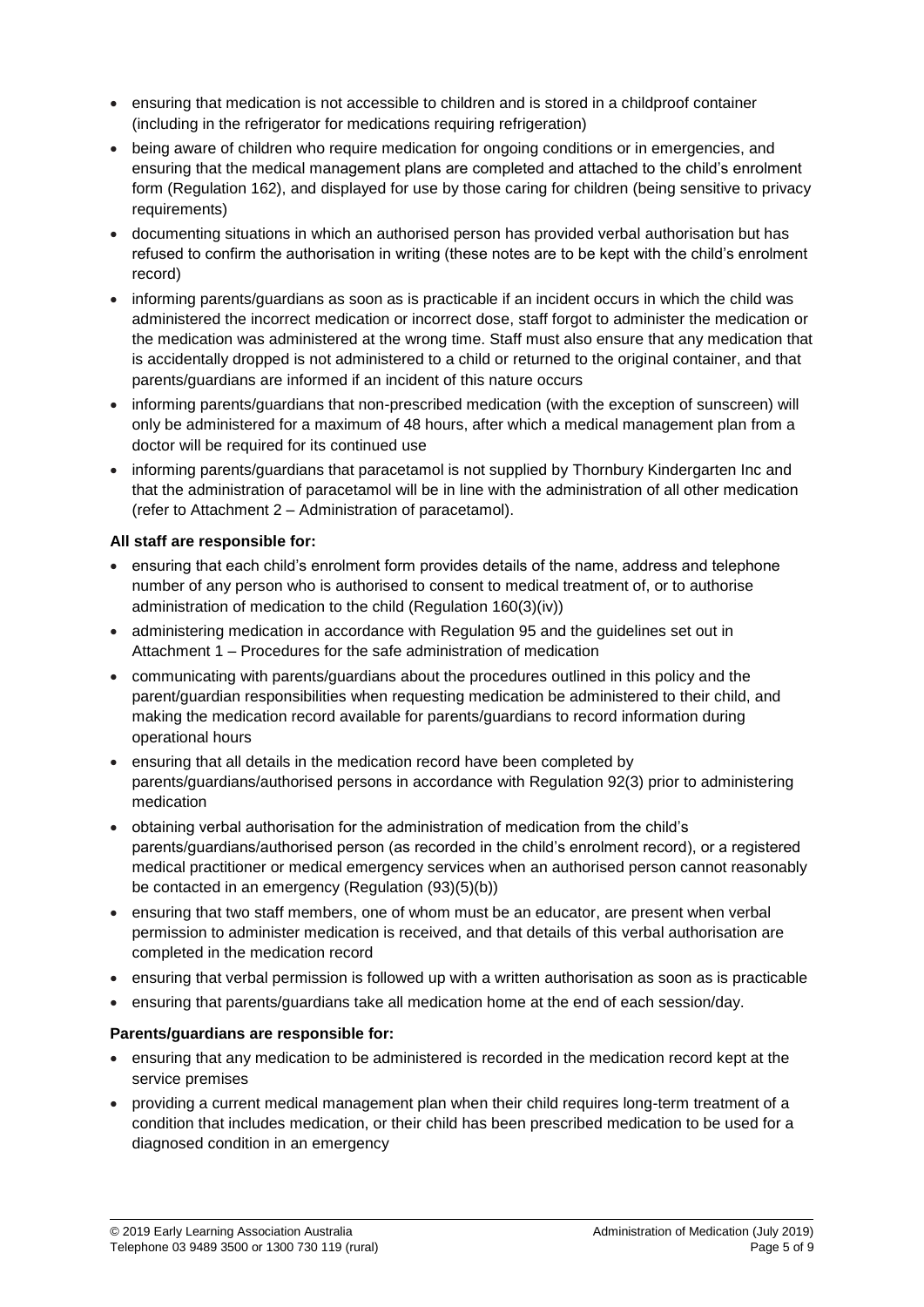- ensuring that prescribed medications to be administered at the service are provided in their original container with the label intact, bearing the child's name, dosage, instructions and the expiry date (Regulation 95(a)(i))
- ensuring that medications to be administered at the service are within their expiry date
- physically handing the medication to a staff member and informing them of the appropriate storage and administration instructions for the medication provided
- clearly labelling non-prescription medications and over-the-counter products (for example sun block and nappy cream) with the child's name. The instructions and use-by dates must also be visible
- ensuring that no medication or over-the-counter products are left in their child's bag or locker
- taking all medication home at the end of each session/day
- informing the service if any medication has been administered to the child before bringing them to the service, and if the administration of that medication is relevant to or may affect the care provided to the child at the service
- ensuring that their child's enrolment details are up to date, and providing current details of persons who have lawful authority to request or permit the administration of medication.

#### **Volunteers and students, while at the service, are responsible for following this policy and its procedures.**

## **EVALUATION**

In order to assess whether the values and purposes of the policy have been achieved, the Approved Provider will:

- regularly seek feedback from everyone affected by the policy regarding its effectiveness
- monitor the implementation, compliance, complaints and incidents in relation to this policy
- keep the policy up to date with current legislation, research, policy and best practice
- revise the policy and procedures as part of the service's policy review cycle, or as required
- notify parents/guardians at least 14 days before making any changes to this policy or its procedures unless a lesser period is necessary because of a risk.

# **ATTACHMENTS**

- Attachment 1: Procedures for the safe administration of medication
- Attachment 2: Administration of paracetamol

## **AUTHORISATION**

This policy was adopted by the Approved Provider of Thornbury Kindergarten Inc on 15 May 2018.

**REVIEW DATE:** MAY 2021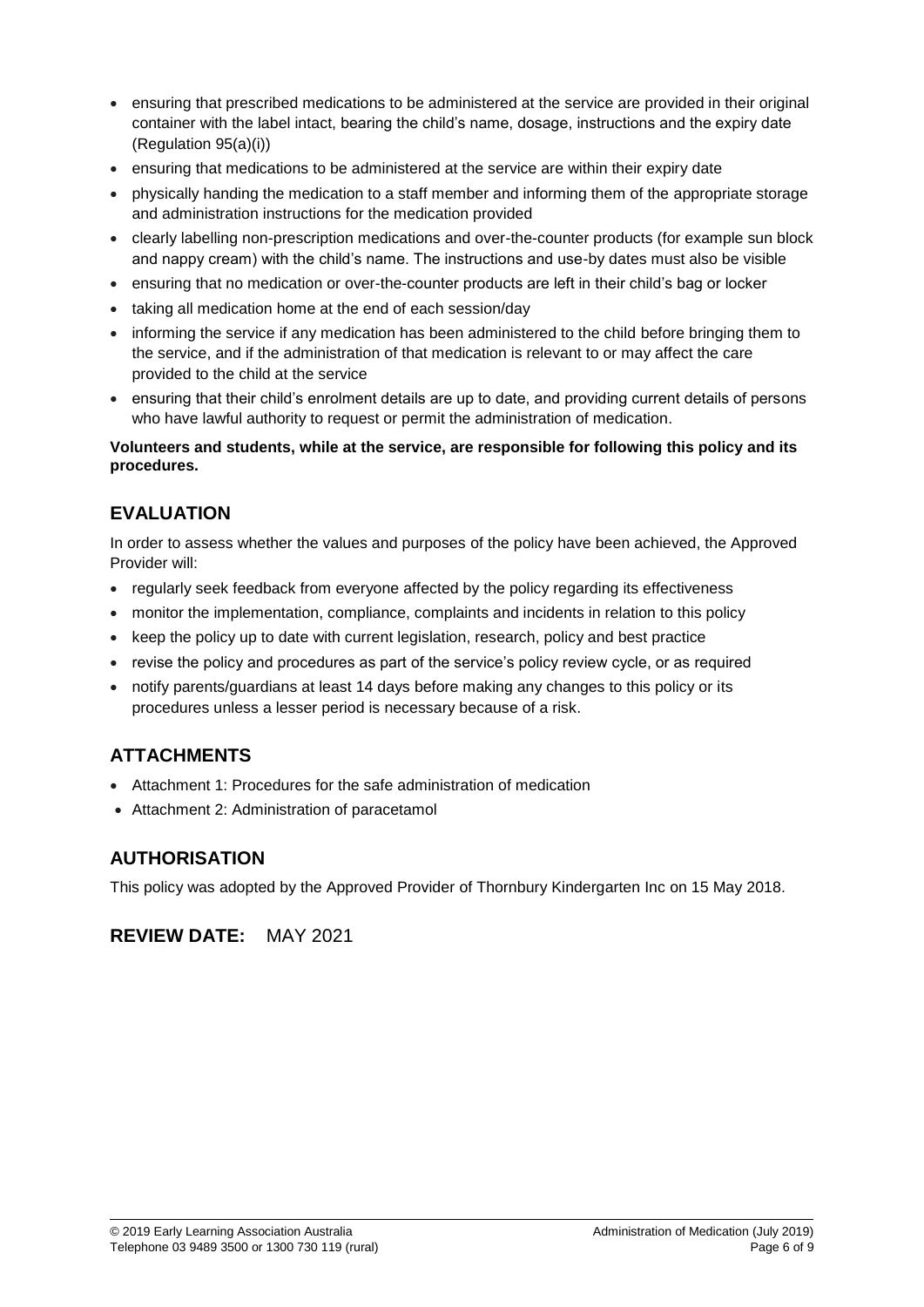## **ATTACHMENT 1 Procedures for the safe administration of medication**

Two staff, one of whom must be an educator, are responsible for the administration of any medication<sup>2</sup>. At least one of these persons must hold a current approved first aid qualification. One person will check the details (including dosage and the identity of the child who is given the medication) and witness its administration, while the other person will administer the medication (Regulation 95(c)). Before administering any medication to a child, it is extremely important for staff to check if the child has any allergies to the medication being administered.

#### **Procedure for administration of medication**

- 1. Wash and dry hands thoroughly before administering any medication. If appropriate, gloves are recommended wherever possible.
- 2. Check the medication record to confirm date, time, dosage and the child to whom the medication is to be administered.
- 3. Check that *prescription medication*:
- is in its original container, bearing the original label and instructions
- is the correct medication, as listed in the medication record
- has the child's name on it (if the medication was prescribed by a registered medical practitioner)
- is the required dosage, as listed in the medication record
- has not passed its expiry date.
- 4. Check that *non-prescription medication*:
- is in the original container, bearing the original label and instructions
- is the correct medication, as listed in the medication record
- has the child's name on it
- is the required dosage, as listed in the medication record
- has not passed its expiry date.
- 5. When administering the medication, ensure that:
- the identity of the child is confirmed and matched to the specific medication
- the correct dosage is given
- the medication is administered in accordance with the instructions attached to the medication, or any written or verbal instructions provided by a registered medical practitioner
- both staff members complete the medication record (Regulation 92(3)(h)) and store any remaining medication appropriately, such as in the refrigerator if required
- the Nominated Supervisor or Certified Supervisor informs the parent/guardian on arrival to collect the child that medication has been administered and ensures that the parent/guardian completes the required details in the medication record.

#### **Administration of medication for ongoing medical conditions**

Where a child is diagnosed with a condition that requires ongoing medication or medication to be administered in emergencies, parents/guardians may authorise the administration of the medication for a defined period. In these cases:

 $\overline{\phantom{a}}$ 

<sup>&</sup>lt;sup>2</sup> Note: under Regulation 95(c), this is not a requirement in an education and care service that is permitted to have only one educator to educate and care for children.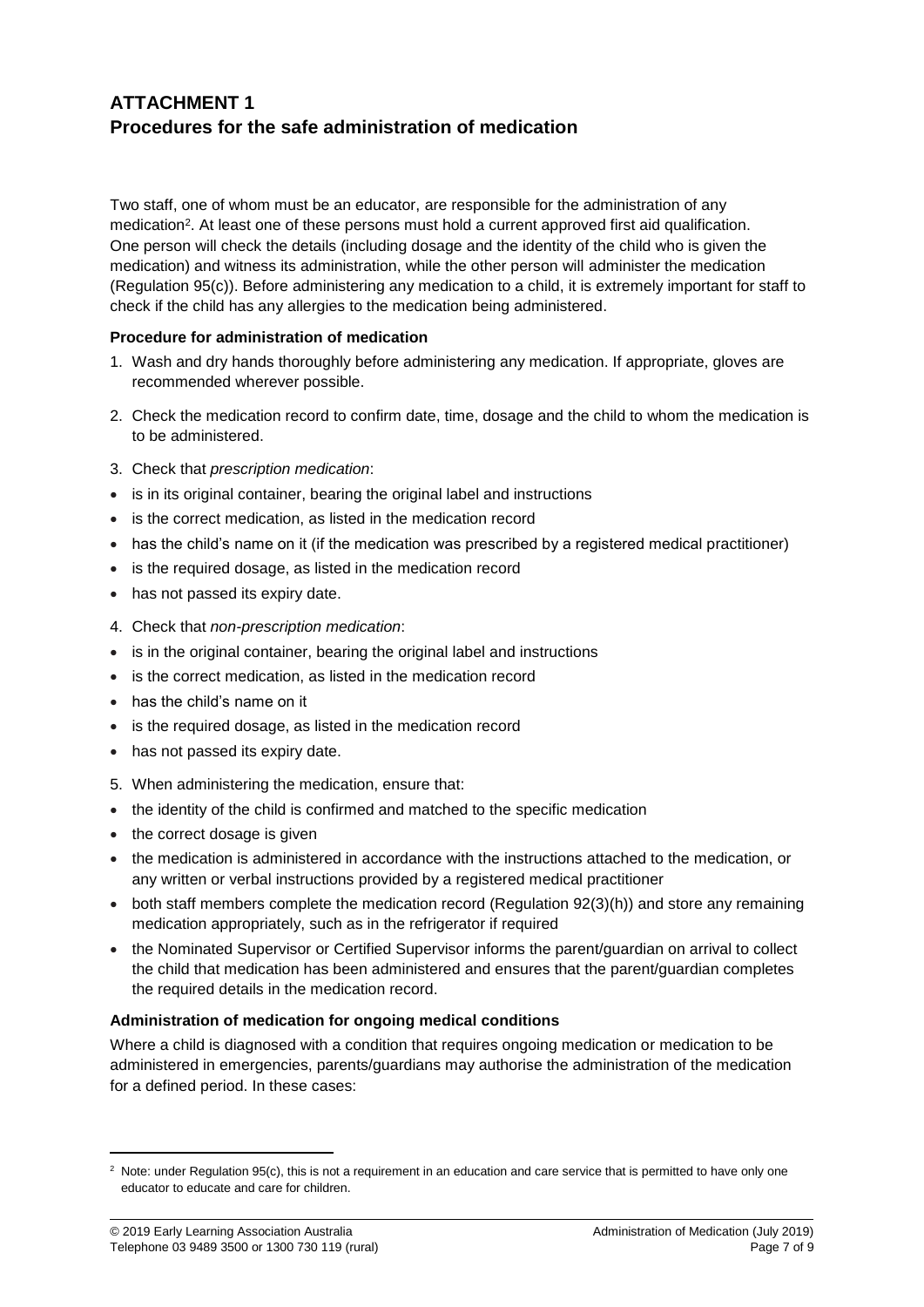- a medical management plan completed by the child's doctor should be provided and attached to the child's enrolment form (and on display, where appropriate)
- the medical management plan should define:
	- − the name of the medication, dosage and frequency of administration
	- − conditions under which medication should be administered
	- − what actions, if any, should be taken following the administration of the medication
	- − when the plan will be reviewed.
- when medication is required under these circumstances, staff should:
	- − follow the procedures listed above
	- − ensure that the required details are completed in the medication record
	- − notify the parents as soon as is practicable.

Refer to the *Dealing with Medical Conditions Policy* for further information.